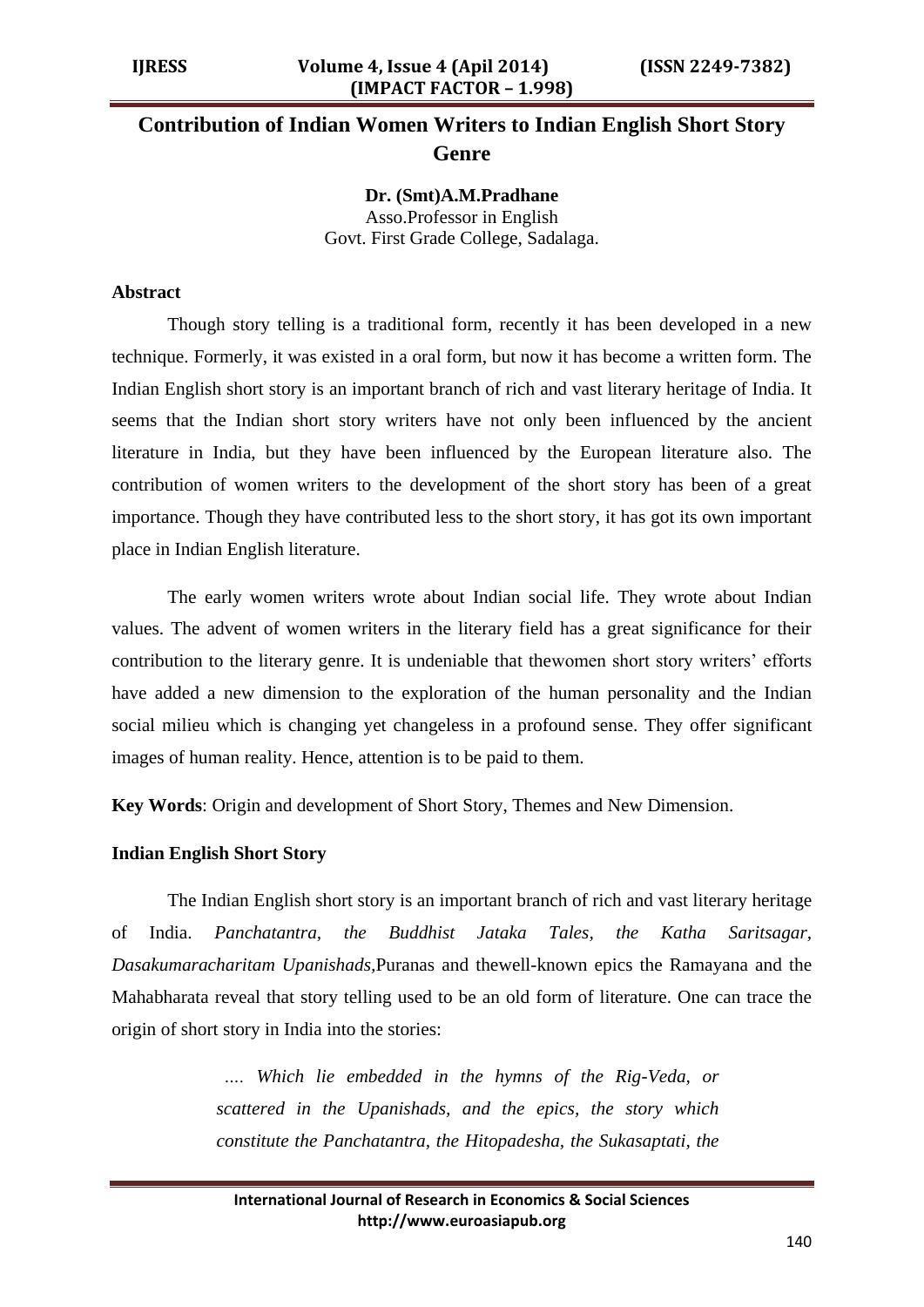*Dasakumarchatia and the VetalPanchvimsati in Sanskrit, the Buddhist Jataka Katha in Pali and a host of similar stories I modern Indian languages.* 

It seems that the Indian short story writers have not only been influenced by the ancient literature in India, but they have been influenced by the European literature also.

## **Indian Women Short-Story Writers and Their Contribution:**

The contribution of women writers to the development of the short story has been of a great importance. Though they have contributed less to the short story, it has got its own important place in Indian English literature. About women"s art of telling stories, K. R. Srinivas Iyengar rightly says:

*… Women are natural story-tellers even when they do not write or publish.*

A woman writing in India has gone through different phases. The first phase is characterized by an urge for self-expression. But, this strong desire for self-expression is not necessarily accompanied the mastery of the medium. The major problems at the end of the nineteenth century were a lack of education and the purdah system introduced by Muslim releers and adopted by the Rajputs, the Marwadis, the Maratha aristocrats and princely families. This made it impossible for women who have life outside the ouse. As women acquired education they began to feel an increasing urge to voice their thoughts and feelings. MeenaShirwadkar says:

> *…The awareness of individuality, the sense of incompatibility with their tradition bound surrounding, resentment of male dominated ideas of morality and behavior, problems at home and the ppace of work or in society all came up in a welter for projection.*

With an instinct to narrate a story woman entered the field of literature. A good number of women writers entered the literary scenario. From 1960"s onwards women"s voice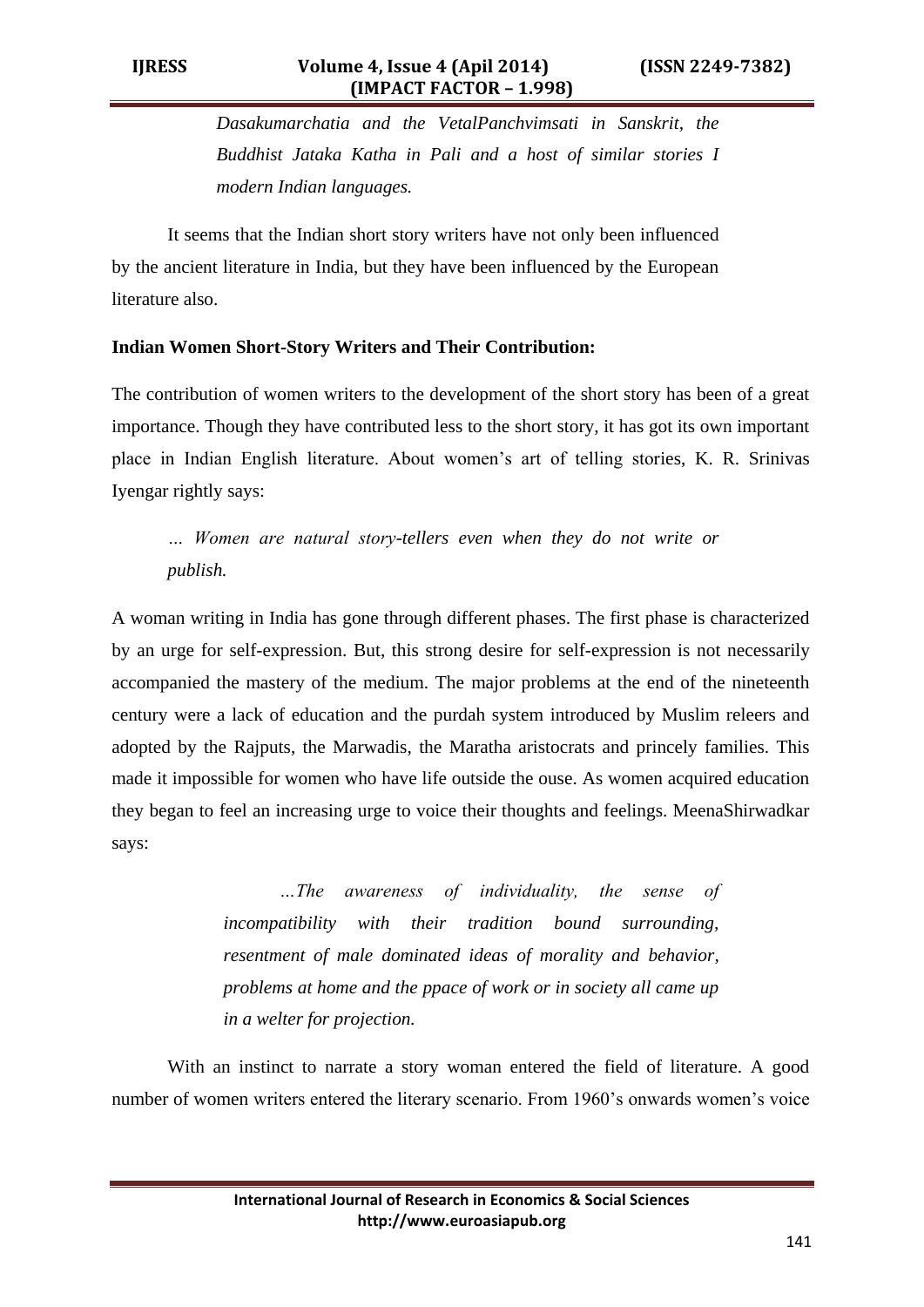became inevitable part of literary field. They became more and more conscious of their status in the society and their self-identity.

The early women writers wrote about Indian social life. They wrote about Indian values. The advent of women writers in the literary field has a great significance for their contribution to the literary genre.

Cornelia Sorabji, the author of three short story collections is one among the early writers. Her stories reveal the continual practice of evil customs and the impact of early widowhood on young women.

Ruth PrawarJhabvala has written four collections of short stories which focus on the predicament of widowhood and woman in an uncongenial domestic situation.

Anita Desai is prominent Indian-English woman novelist as well as a short story writer. She has published two collections of short stories. She deals with the subjects like temperamental differences in the marital life, various psychological complexes and the social sensibilities. Her approach is that of a psychologist and she is interested in the "interior landscape' of the mind. Thus, she has added altogether a new dimension to the fiction of Indian writing in English.

Shashi Deshpande is another major Indian –English women short story writer. Her stories deal with various themes like love and hate, suppression, exploitation of women and causes of unhappy marriages. She mainly focuses on women and her sacrifice. She makes use of Indian mythology and adopts stream of consciousness technique in her fiction.

AnjanaAppachana and Dina Mehta are also well-known short story writers. Dina Mehta's stoies reflect the awareness of the woman's dilemma.

Jai Nimbkar, contributes to this short story form. Her two hsort story collections deal with the theme of love, marriage and conflict between illusion and reality.

Among the other Indian women story writers in English are, Sujatha BalaSubramaniam, NargisDalal, BharathiMukharji, Sunita Jain, SadiquePeeraBhoy, VasanthaRavindran, InduSuryanarayan, Veena Adige, Attia Hussain, Margret Chatterjee, padmaHejmodi, C. Vimala Rao, Gouri Deshpande, githahariharan, ManulaPadmanabhan, ManjulaKak, Subhadra Sen Gupta, kalpanaSwaminathan, Nina Siba, Deepa Shah, Anita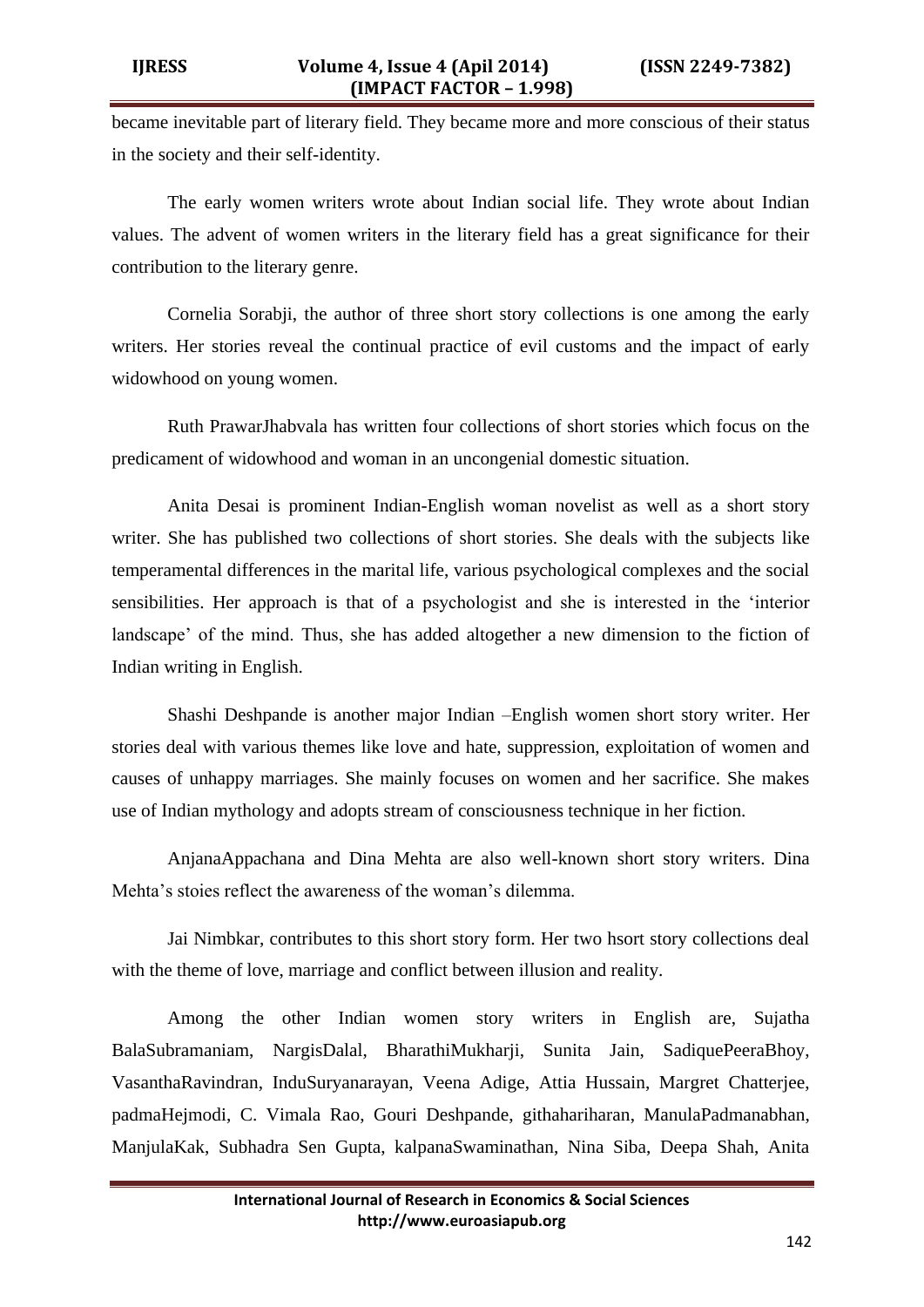Nair, Shoba De, karnala Das, laxmi Kannan Malathi Rao and Vera Sharma. Writers of Indian diaspora are SunitaNamjoshi, BharatiMukharjee, ChitrabannerjeeDevakaruni, JhumpaLaheri, susanVishwanathan, Tara Deshpande.

Many well written volumes of short fiction include the other women writers like Vasantha Ravindran, Prema Shastri, joy Shrilobo, Anjana Basu, Anuradha Muralidharanexcetra. Their contribution to the short story genre is really significant; C.V. Venugopalremarks thus;

… Their exploration of Indian feminine sensibility emanates from thoroughly sensitive appreciation of the Indian women"

Thus, the early writers have unquestionably added variety of themes and diversity of techniques to this art form, but they have yet to rise above some of the short comings such as complexity, subtlety and suggestiveness and they have yet to cultivate the qualities of brevity, in their works like the masters of genre, Maupassant, Doyal, Faukner, henry James, Hemingway, Galsworthy and Katherine Masefield.

Most of the women short story writers in Indian writing in English are but single volume authors. However, their work merits serious critical attention. Their contribution adds to the enlargement of the scope and significance of the Indian short story in English which has attained the status of a major genre in Indian English literature.

It is undeniable that the women short story writers' efforts have added a new dimension to the exploration of the human personality and the Indian social milieu which is changing yet changeless in a profound sense. They offer significant images of human reality. Hence, attention is to be paid to them.

### **References:**

**Kamal Mehta.**"introduction: The Emergence and Growth of Indian Short Story in English", The Twentieth Century Indian short story in English, Edition, Kamal Mehta, Creative books New Delhi, 2004 pp. 11-12.

**K.R. Srinivas Iyengar**, Indian Writing in English, New Delhi Sterling Publishers (p) ltd 1957 p. 435.